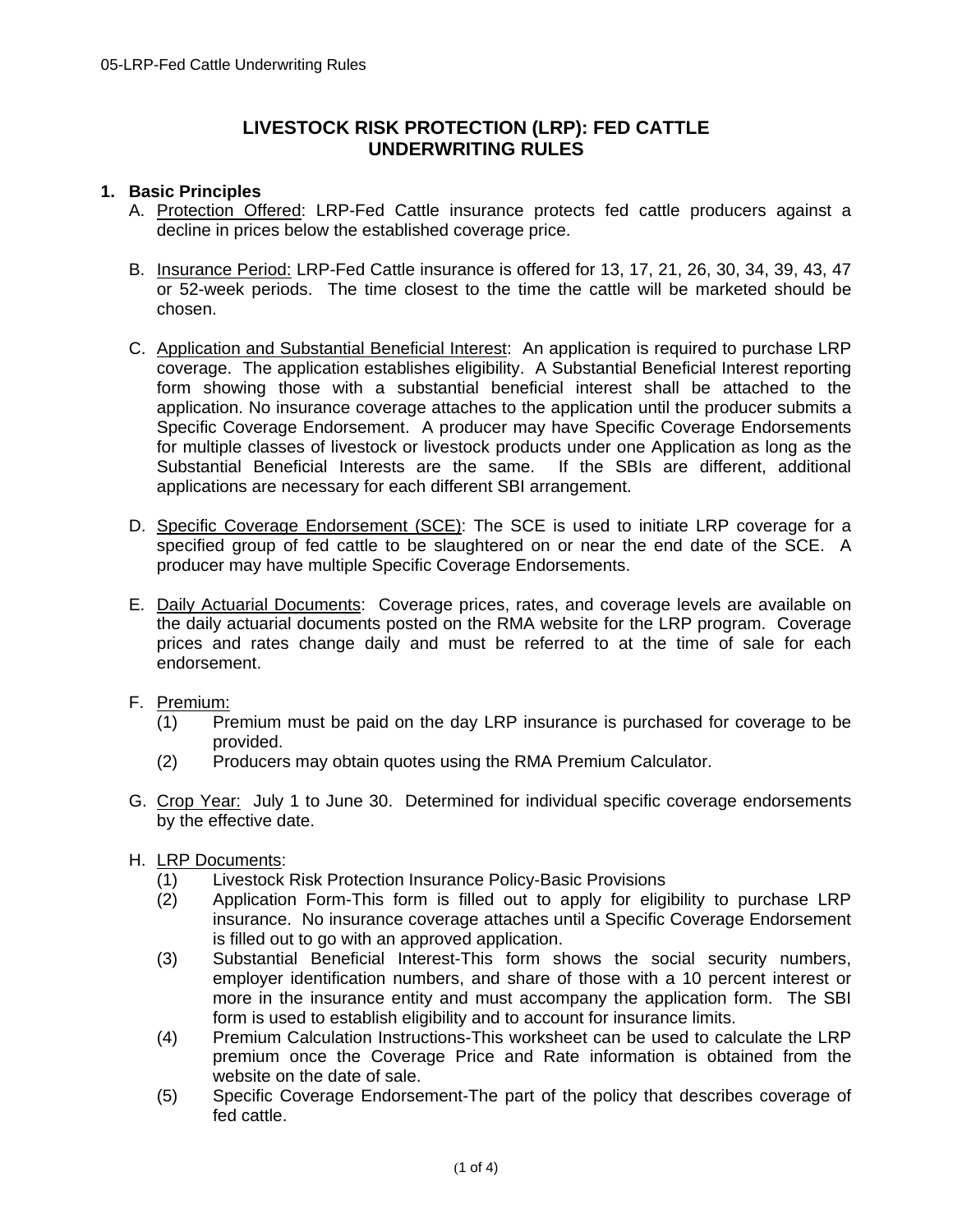- (6) Specific Coverage Endorsement Form-This form is filled out to attach coverage to the policy. An approval number must be obtained through the website to show that underwriting capacity is available. Only approved agents and companies participating in the Livestock Price Reinsurance Agreement may obtain approval numbers.
- (7) Assignment of Indemnity Form-This form is used for assigning any indemnity to a third party.
- (8) Transfer of Right to Indemnity Form-This form is used if the cattle are sold prior to the end of insurance period to transfer any indemnity to the new owner (providing the new owner meets eligibility requirements).
- (9) Claim Form-If the actual ending value, as specified in the Specific Coverage Endorsement, is below the coverage price, this form must be completed and sent to the company within 60 days following the end date. An indemnity payment will be made within 60 days of receipt of the claim form.
- (10) Special Provisions-May be obtained from the RMA website (www.rma.usda.gov) and are part of the policy materials.
- I. Area: The LRP-Fed Cattle program is offered in all counties in the states of Colorado, Illinois, Indiana, Iowa, Kansas, Michigan, Minnesota, Missouri, Nebraska, Nevada, North Dakota, Ohio, Oklahoma, South Dakota, Texas, Utah, West Virginia, Wisconsin, and Wyoming.
- J. Continuous Policy: If the policy is not cancelled in writing by June 30, the policy (but not any Specific Coverage Endorsements) will automatically renew. The policy may be cancelled at any time unless a Specific Coverage Endorsement is in effect.

### **2. Limitations**

- A. Program Funding Limits: This pilot program was established in the Federal Crop Insurance Act with overall funding limitations. Coverage may not be available if underwriting capacity has been expended.
- B. Annual Policy Limits: The annual limitation of the number of head of fed cattle that may be covered during the crop year is 4,000 head. For the insured entity, the number of insured cattle will be totaled and may not be more than 4,000 head. The Substantial Beneficial Interest form will be used to determine the total head insured by any individual. For example: Smith Farms has 2,000 head insured under LRP. John Smith has a substantial beneficial interest in Smith Farms and has 90 percent interest (2,000 \* .90 = 1,800 head). John Smith also has cattle under his own name and wants to insure 1,000 head. The total cattle insured by John Smith are:  $1,800 + 1,000 = 2,800$  head which is below the crop year limit of 4,000 head.
- C. Endorsement Limits: A limitation of 2,000 head of fed cattle may be insured under any one Specific Coverage Endorsement.
- D. Daily Sales Limits: This pilot program has a daily limit for the total amount of premium sold for the sales period. Coverage may not be available if the Underwriting Capacity Manager computer system determined that the sales limit has been, or would be, exceeded.

### **3. Coverage**

- A. Coverage Prices: The prices that can be insured by the producer. They change daily and must be obtained from the RMA website. Premium rates correspond to the coverage prices.
- B. Coverage Levels: Calculated based on the chosen coverage price. Coverage levels will range from 70% to 95%.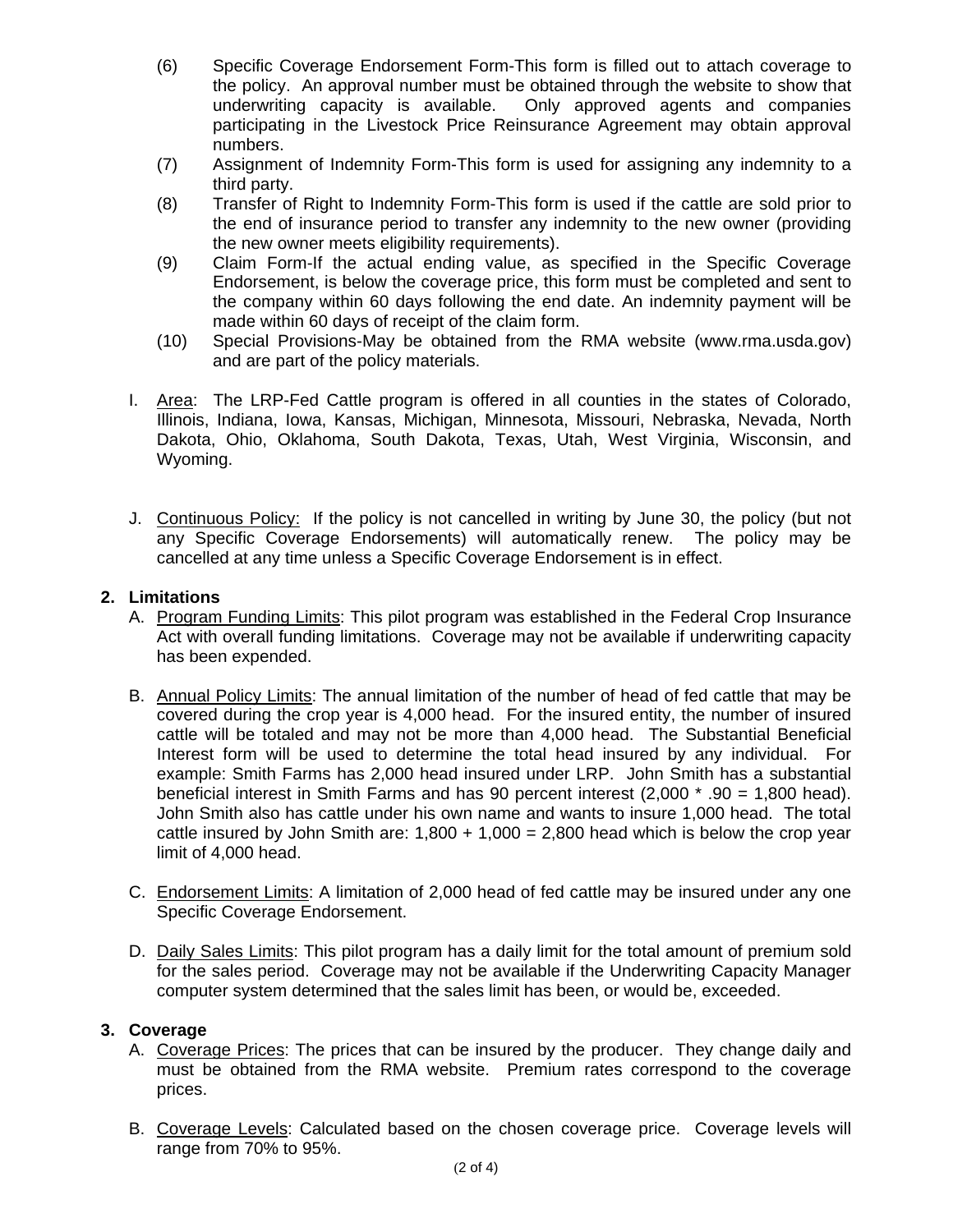- C. Availability of Coverage: Coverage information is found exclusively on the daily Actuarial Documents, and is applicable only for the date of sale. Coverage can be purchased from the time prices and rates are published on the RMA website and ending on the following day at 9:00 a.m. Central Time, or as otherwise specified in the Special Provisions. Coverage will be available Saturday mornings until 9:00 Central Time. Coverage is not available for purchase on Monday mornings, Sundays, or during any period that would have an effective date of a Federal or a market holiday, or if the website or premium calculator are not operational, or if sales are halted by FCIC under section 4 of the Basic Provisions. Coverage will not be available if any of the required data for establishing coverage prices or rates is not available or if futures do not continue trading at the end of the day (if the price moved the maximum allowed by the exchange), or for any other reason specified in the policy. The coverage offered or the cost of coverage will not be changed in response to any revisions to the information used in determining coverage prices or rates.
- D. Suspension and Resumption of Sales: The LRP program could be suspended for several days based on the number of consecutive days with a daily price change equal or exceeding the Daily Price Limit, as defined by the CME. Currently the maximum allowable price change is \$3.00 above or below the previous day's settlement price.

daily price change equal or exceeding the Daily Price Limit for two (2) consecutive days. Sales of LRP will be suspended for future sales periods if, based on CME market settlement information, at least four (4) of the CME Live Cattle futures contracts have a Additionally, LRP sales will resume, after a halting or suspension in LRP sales, if and when there have been two (2) consecutive days without there being four (4) or more CME Live Cattle futures contracts equaling or exceeding the Daily Price Limit.

## **4. Off-Setting Transactions.**

- A. You must not enter into any transaction that would have the effect of converting any portion of the premium subsidy provided by FCIC into funds available for your use or the use of any person affiliated with you. Such transactions include covering the insured fed cattle by taking an offsetting position on the commodity futures or options markets.
- B. While there are several possible examples of offsetting transactions, the most obvious are listed below:
	- (1) The selling (writing) of a CME Live Cattle put option contract on the insured cattle.
	- (2) The buying (a long position) of a CME Live Cattle futures contract on the insured cattle.

### **5. Calculations**

A. Premium calculation example:

An operation has 50 head of fed cattle and expects to market the fed cattle at a target weight of 11 cwt each. The insured share is 100 percent. The expected ending value is \$68.42 per live cwt and the producer selects a coverage price of \$65 per live cwt. For this coverage price the rate is 1.3990%. The premium subsidy is 13 percent. The premium is calculated by:

- (1) 50 head times 11 cwt equals 550 cwt.
- (2) 550 cwt times the coverage price of \$65 equals \$35,750.
- (3) \$35,750 times the insured share of 1.00 equals an insured value of \$35,750.
- (4) \$35,750 times the rate of .013990 equals \$500 total premium.
- (5) \$500 times the producer premium subsidy percentage of .13 equals \$65.